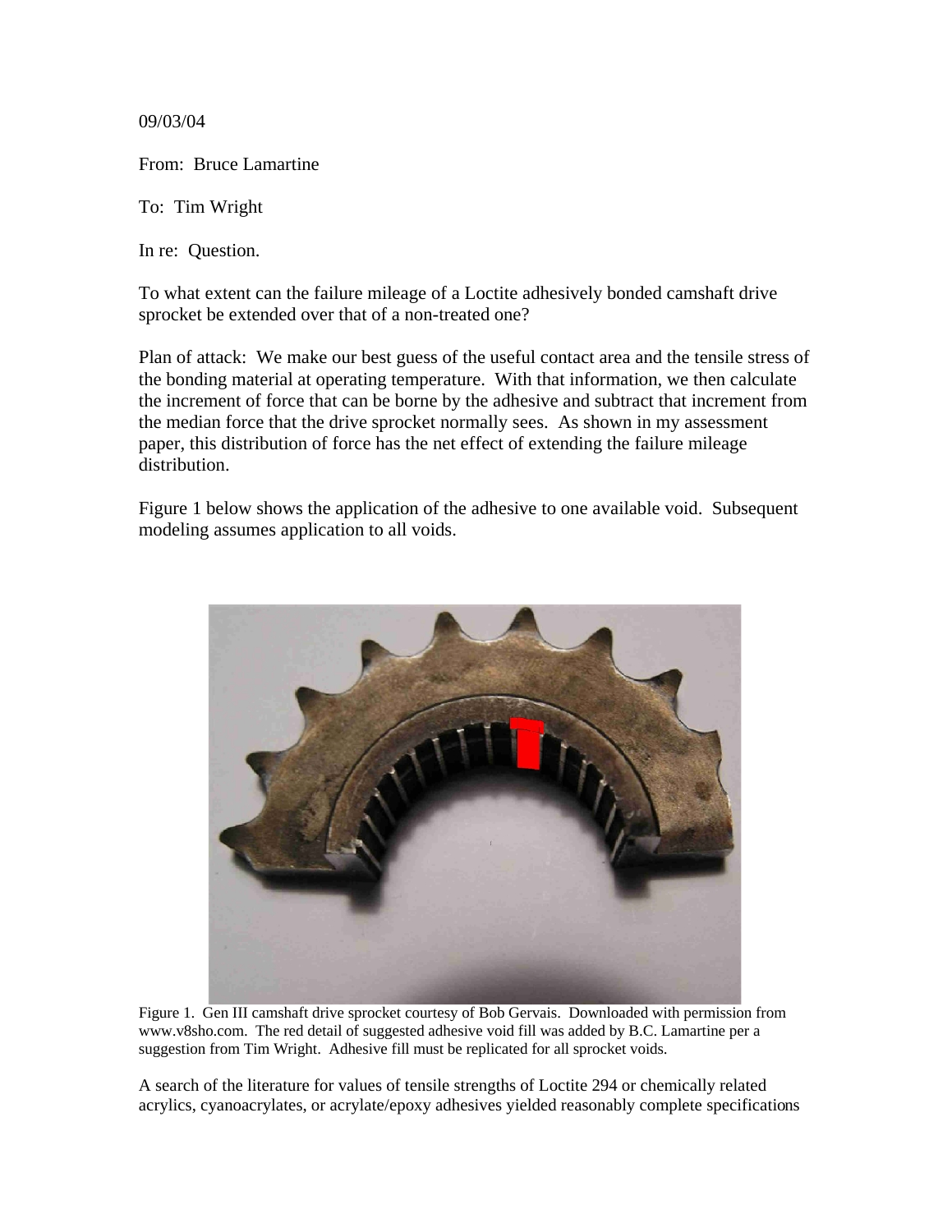on Hysol EA 9686, a related Loctite compound which was tested at 121 C, a temperature close to that in an operating engine. Unlike that in steels, the tensile strength in most adhesives is highly dependent upon temperature. We find a tensile strength at 121C for Hysol EA 9686 of only about 3 MPa. Using this value and further assuming additional contact area is available only inside the sprocket voids, we can apply the model set forth previously in the paper. The results are shown in Fig. 2 below.



**Failure mileage, thousands**

Figure 2. A comparison of the failure frequencies of unbonded and bonded camshaft sprockets as a function of miles driven. The black curve is the best fit (better than 95% confidence) of the camshaft failure data through March 2004. The red band is the estimate of the failure frequencies of void-bonded camshafts bounded by a span of either 6 standard deviations (upper bound) or 8 standard deviations (lower bound). The progression of blue dots shows one possible improvement in failure mileage after bonding.

The most probable failure mileage (peak) shifts from 68,397 miles to 82,058 miles after bonding. It is also interesting to note that the most benefit appears to derive from bonding good sprockets on the right (high mileage) branch of the failure curve. For example, as shown in Fig. 2, if good camshaft drive sprockets in an engine at 91,400